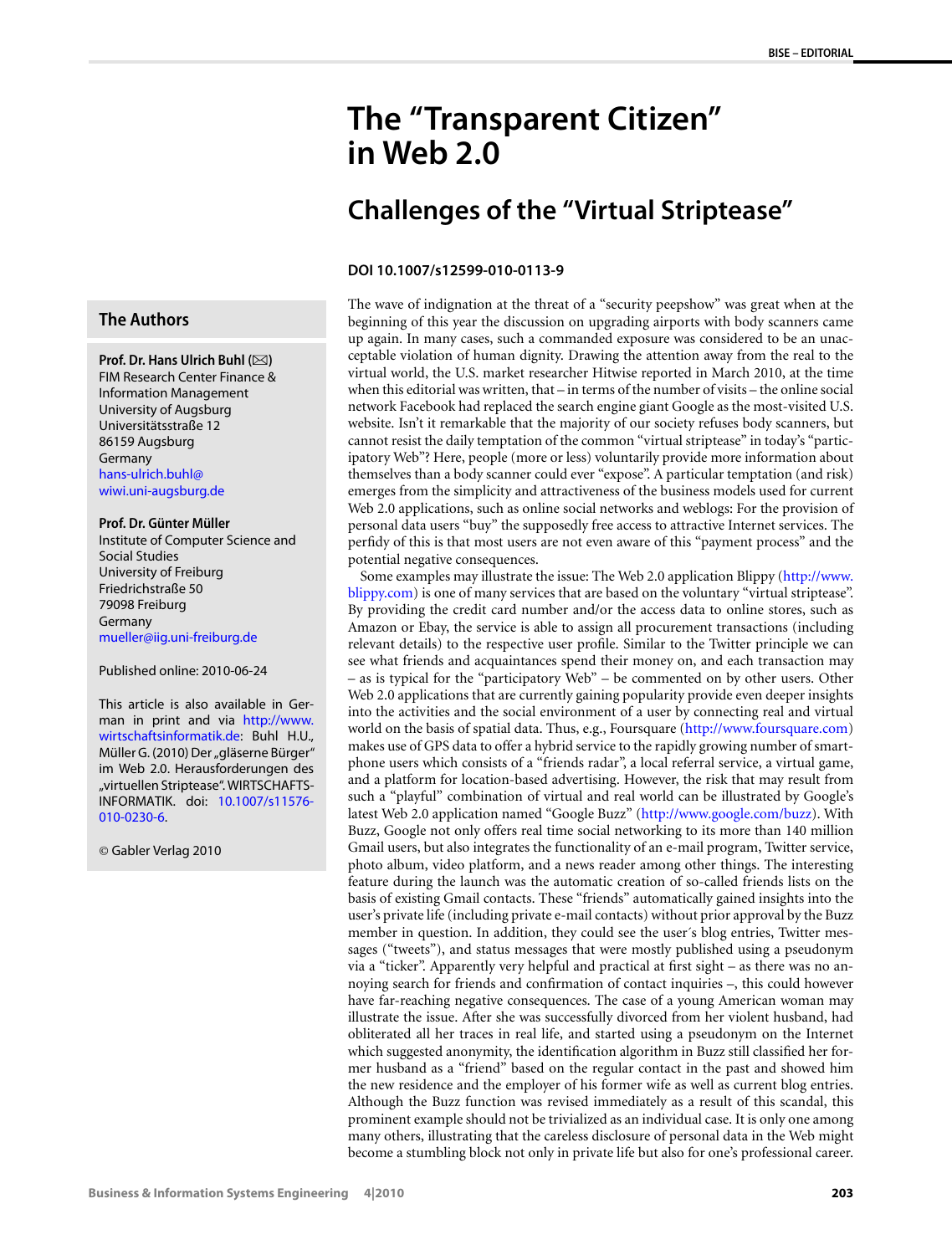In addition, new technological developments, such as the automated matching of digital images, which is still being tested, and applications building upon that service, open up more and more unexpected and potentially unpleasant search opportunities. Thus, for example, the identification of strangers via mobile phones seems to be within reach. By linking and enriching this feature with a lot of information from other Web 2.0 applications, strangers would be able to find out more about us in a split second than a body scanner could ever reveal.

Here at the latest, one must ask whether the long-term consequences of generously providing personal data on the one hand and the rapid technological progress in Web 2.0 on the other hand are at all foreseeable for us and our daily lives. For instance, the insurance industry is discussing the issue of charging an additional premium for the users of corresponding Web 2.0 applications who (in-)voluntarily publish their current residence or of rejecting future insurance claims because the insured's duty of care is not fulfilled.

At any rate, the above examples disclose the following: While the almost exponentially growing number of users of especially location-based Web 2.0 applications indicate the (at least temporary) individual benefit, the users neglect the fact that they leave a trace of "digital breadcrumbs", just like Hansel and Gretel did in the fairy tale, which may exist forever and which may be linked with other historical traces almost in real time. In the fairy tale, the breadcrumbs were eaten by birds – in Web 2.0 this will definitely not be the case. Incidents like that of the young American woman exemplify the consequences which the violation of privacy and the linkage of data from different sources may incur.

Therefore, the interesting questions from today's perspective are: What other general trends are identifiable beyond the above mentioned examples? What risks and challenges result from these issues for individuals, companies, and society?

These questions are particularly important as the current developments in Web 2.0 are only a small – albeit important – step towards a digital identification. Thus, in the course of the increasing informatization of the real world, e.g., by RFID and Ubiquitous Computing, by new software applications like "Google Goggles" ([http://www.google.com/mobile/goggles\)](http://www.google.com/mobile/goggles) or the controversial "Google Streetview" ([http://maps.google.com/help/maps/streetview\)](http://maps.google.com/help/maps/streetview) huge amounts of data are already stored. Although informatization and networking are assigned a crucial role in solving fundamental problems of future mankind (resource scarcity, climate change, demographic change, uncontrolled migration, traffic gridlock, terrorism, etc.), further sensitive data, the use of which most often cannot be controlled or influenced by us, end up in the hands of a few Internet giants. In future, therefore, in addition to our phone calls, credit cards, e-mail and Internet accounts, even clothing and any kind of ticket will gather information about us.

The implications of the heavily discussed topic of "cloud computing" will be addressed here only briefly: "Cloud computing" and the service orientation seem to develop into new concepts for a global and standardized offer. "Computing on demand" in combination with the potential of new services and service composition reduces – at least in theory – the basic cost of IT to a previously unimaginable degree. For instance, Google already offers e-mail accounts and massive storage capacities for data, videos, and graphics for  $\epsilon \in \mathcal{S}$  per month; an offer even computer centers cannot provide today. Here companies, however, are (still) hesitant as complex applications such as business process systems are not transferable to the extent that organizations would trust a "cloud". The respective importance of the protection of our privacy the associated storage of personal data on virtual giant computers that are operated by private service providers may take the "virtual striptease" to new unimaginable spheres.

One thing becomes clear: By bundling the numerous digital traces we leave in the onand offline world as time goes by, an ever finer and more detailed mosaic of our real existence results, which turns George Orwell's surveillance fiction "1984" into reality – but in a different way than he imagined.

The actual problem is not the "transparent citizen", who is at the mercy of the "surveillance state", but rather the fact that no state of the world can protect us against the threat of anarchy in the Web. Already the largest data collectors such as Google, Facebook, Microsoft, and many more seem to monitor everything – and yet there still is no really identifiable guardian. While at the time of population census it was the government in this country against which people could successfully defend themselves,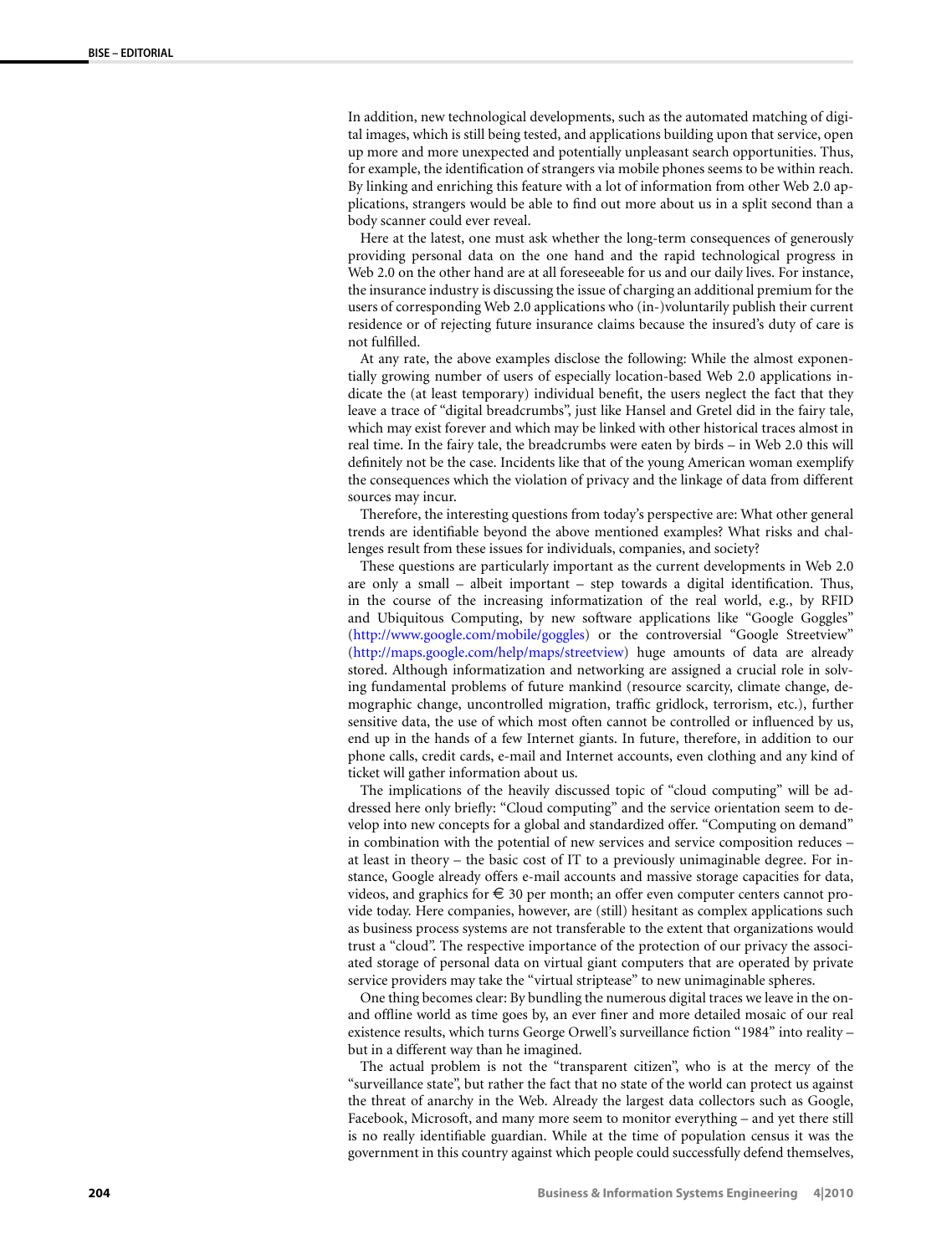we are now rather dependent on how the Internet giants conceive their responsibilities. Although these declare to be solely interested in the collectivity of user traces (in particular for the identification of trends, tendencies, and patterns), and thus not to be interested in individual data, this may change quickly in the future – especially if it may open up new revenue sources. Of course, we could at this point draw the conclusion that the simplest solution for the protection of individual rights lies in the hands of every individual him- or herself: After all, it appears to be our decision whether we use such Web 2.0 applications and publish personal data in the network. However, this would be too short-sighted. On the one hand, personal data (especially images) are published in the Web indirectly through the "exhibitionism" of other people. Even the search for these data in the network's depths turns out to be a time-consuming and almost hopeless "cat-and-mouse game", not to mention the subsequent deletion of the tracks found. In this context, the German Stiftung Warentest, after conducting a study of the major online social networks, reported that abuses through "faked profiles" have not been satisfactorily resolved by the providers despite insistent pleas of the aggrieved person. Instead, the "petitioners" received standardized e-mails that had nothing to do with their initial request. Furthermore, the providers responded similarly to the request to release the data that was stored about the user's behavior in the OSN, although German providers are bound by law to do so. Whoever, on the other hand, rejects the current developments takes the risk of not tapping the full potentials and to some extent takes leave of an increasingly important part of our society.

Regarding the effect of the increasing generosity with data and networking for companies, in addition to the praised potentials (including the provision of new knowledge pools by staff members involved in social networks, absorption of innovation potential through the integration of customer knowledge into the value chain) also challenges emerge, as many incidents of data theft and abuse as well as incidents of Internet crime illustrate. This antagonism is also subsumed under the term "de-perimeterization". Thus, the usage of both mobile devices and different storage media breaks up the original security boundaries of the corporate IT network, and a balancing act between safety and mobility has to be accomplished. In addition to this challenge, however, companies in recent times face an increased risk through potential defamation resulting from the network. Whereas the flow of information can be controlled directly in corporate or business related Web 2.0 applications, especially the loss of image resulting from a dissemination of (intentionally) distributed negative information in "non-influenceable" applications is generally unpreventable as any commentary enhances the negative message and may even make it more widely known. The possibility of creating anonymous posts not only lowers the inhibition threshold, but also makes it difficult to trace back "cyber bullying", which is also increasing in the private sector and at universities.

Against this backdrop, the decision of the German Federal Constitutional Court in March this year, declaring the previously valid regulation on the retention of data to be unconstitutional and allowing the usage only under very strict conditions, is double edged: On the one hand, the court's decision reduces the (maybe less probable) risk of having an Orwellian surveillance state for citizens and companies. On the other hand, it at the same time increases the probably higher risk of a criminal use of anonymity: by prohibiting the retention of traffic data from telephone, mail, and Internet, a government protection in the Internet by means of retracing is virtually impossible.

Thus, there is an immense social challenge to ward off internal and external threats and at the same time not to endanger the further development of an open society structure. Here, the role of IT is also double-edged: on the one hand, new services are an essential coordination technology in almost every conceivable economic, political, and social context (energy and water supply, production, finance, health, transport, education, e-voting, etc.). These services, however, also threaten – as shown – the social security. On the other hand, IT is also an important "enabler" of social security in terms of the identification and prevention of internal and external threats. It is therefore essential that everyone – whether it is on individual, company, or state level – becomes aware of the foreseeable impact on their area of responsibility: it is vital to develop strategies to reduce the risks discussed without destroying the inherent opportunities through a blind minimization of risks.

What measures should be taken, therefore, to meet the outlined challenges?

- There is a wide social consensus regarding the fact that the basic personal rights and civil liberties of individuals should not be discarded due to the exponentially increasing data traffic of ubiquitous information processing. This is and remains a